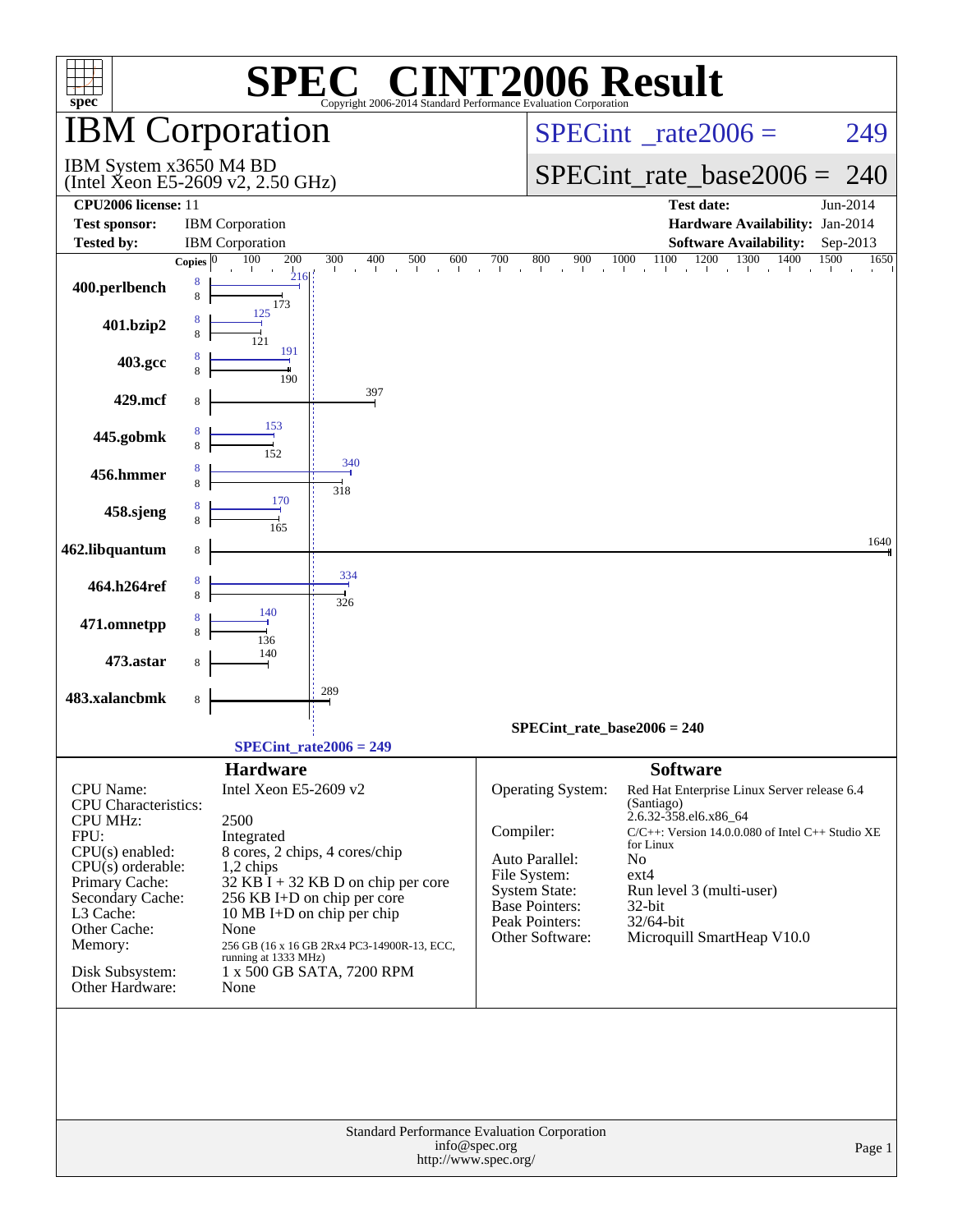

## IBM Corporation

## SPECint rate $2006 = 249$

[SPECint\\_rate\\_base2006 =](http://www.spec.org/auto/cpu2006/Docs/result-fields.html#SPECintratebase2006) 240

#### IBM System x3650 M4 BD

(Intel Xeon E5-2609 v2, 2.50 GHz)

**[CPU2006 license:](http://www.spec.org/auto/cpu2006/Docs/result-fields.html#CPU2006license)** 11 **[Test date:](http://www.spec.org/auto/cpu2006/Docs/result-fields.html#Testdate)** Jun-2014 **[Test sponsor:](http://www.spec.org/auto/cpu2006/Docs/result-fields.html#Testsponsor)** IBM Corporation **[Hardware Availability:](http://www.spec.org/auto/cpu2006/Docs/result-fields.html#HardwareAvailability)** Jan-2014 **[Tested by:](http://www.spec.org/auto/cpu2006/Docs/result-fields.html#Testedby)** IBM Corporation **[Software Availability:](http://www.spec.org/auto/cpu2006/Docs/result-fields.html#SoftwareAvailability)** Sep-2013

#### **[Results Table](http://www.spec.org/auto/cpu2006/Docs/result-fields.html#ResultsTable)**

|                    | <b>Base</b>   |                |            |                |            |                | <b>Peak</b>      |                |                |              |                                                                                                          |              |                |              |
|--------------------|---------------|----------------|------------|----------------|------------|----------------|------------------|----------------|----------------|--------------|----------------------------------------------------------------------------------------------------------|--------------|----------------|--------------|
| <b>Benchmark</b>   | <b>Copies</b> | <b>Seconds</b> | Ratio      | <b>Seconds</b> | Ratio      | <b>Seconds</b> | Ratio            | <b>Copies</b>  | <b>Seconds</b> | <b>Ratio</b> | <b>Seconds</b>                                                                                           | <b>Ratio</b> | <b>Seconds</b> | <b>Ratio</b> |
| 400.perlbench      | 8             | 453            | 173        | 453            | 173        | 453            | 172              | 8              | 362            | 216          | 362                                                                                                      | 216          | 362            | 216          |
| 401.bzip2          | 8             | 638            | 121        | 637            | 121        | 638            | <u>121</u>       | 8              | 619            | 125          | 620                                                                                                      | <u>125</u>   | 621            | 124          |
| $403.\mathrm{gcc}$ | 8             | 340            | <b>190</b> | 342            | 188        | 335            | 193 <sup>1</sup> | 8              | 337            | 191          | 336                                                                                                      | 192          | 337            | 191          |
| $429$ .mcf         | 8             | 184            | 397        | 184            | 397        | 183            | 398              | 8              | 184            | 397          | 184                                                                                                      | 397          | 183            | 398          |
| $445$ .gobm $k$    | 8             | 553            | 152        | 555            | 151        | 554            | <u>152</u>       | 8              | 547            | 153          | 547                                                                                                      | 153          | 548            | 153          |
| 456.hmmer          |               | 234            | 318        | 235            | <b>318</b> | 235            | 318              | 8              | 219            | 340          | 220                                                                                                      | 339          | 219            | 341          |
| $458$ .sjeng       | 8             | 587            | 165        | 586            | <b>165</b> | 585            | 165              | 8              | 569            | 170          | 569                                                                                                      | 170          | 569            | 170          |
| 462.libquantum     | 8             | 101            | 1640       | 101            | 1650       | <u>101</u>     | 1640             | 8              | 101            | 1640         | 101                                                                                                      | 1650         | <b>101</b>     | 1640         |
| 464.h264ref        | 8             | 543            | 326        | 543            | <b>326</b> | 545            | 325              | 8              | 530            | 334          | 529                                                                                                      | 334          | 530            | 334          |
| 471.omnetpp        | 8             | 370            | 135        | 369            | <b>136</b> | 367            | 136              | 8              | 361            | 139          | 356                                                                                                      | 140          | 358            | <u>140</u>   |
| 473.astar          | 8             | 403            | 139        | 401            | 140        | 402            | <b>140</b>       | 8              | 403            | 139          | 401                                                                                                      | 140          | 402            | <u>140</u>   |
| 483.xalancbmk      | $\mathbf{8}$  | 191            | 289        | 191            | 289        | 191            | <b>289</b>       | $\overline{8}$ | 191            | 289          | 191                                                                                                      | 289          | 191            | 289          |
|                    |               |                |            |                |            |                |                  |                |                |              | Results appear in the order in which they were run. Bold underlined text indicates a median measurement. |              |                |              |

#### **[Submit Notes](http://www.spec.org/auto/cpu2006/Docs/result-fields.html#SubmitNotes)**

 The numactl mechanism was used to bind copies to processors. The config file option 'submit' was used to generate numactl commands to bind each copy to a specific processor. For details, please see the config file.

### **[Operating System Notes](http://www.spec.org/auto/cpu2006/Docs/result-fields.html#OperatingSystemNotes)**

 Stack size set to unlimited using "ulimit -s unlimited" Zone reclaim mode enabled with: echo 1 > /proc/sys/vm/zone\_reclaim\_mode Intel Idle Driver disabled with the following Linux kernel parameter in /etc/grub.conf: intel\_idle.max\_cstate=0

#### **[Platform Notes](http://www.spec.org/auto/cpu2006/Docs/result-fields.html#PlatformNotes)**

 BIOS setting: Operating Mode set to Maximum Performance Sysinfo program /home/SPECcpu-20140116-ic14.0/config/sysinfo.rev6818 \$Rev: 6818 \$ \$Date:: 2012-07-17 #\$ e86d102572650a6e4d596a3cee98f191 running on x3650M4BD Thu Jun 12 22:54:18 2014

 This section contains SUT (System Under Test) info as seen by some common utilities. To remove or add to this section, see: <http://www.spec.org/cpu2006/Docs/config.html#sysinfo>

 From /proc/cpuinfo model name : Intel(R) Xeon(R) CPU E5-2609 v2 @ 2.50GHz 2 "physical id"s (chips) Continued on next page

> Standard Performance Evaluation Corporation [info@spec.org](mailto:info@spec.org) <http://www.spec.org/>

Page 2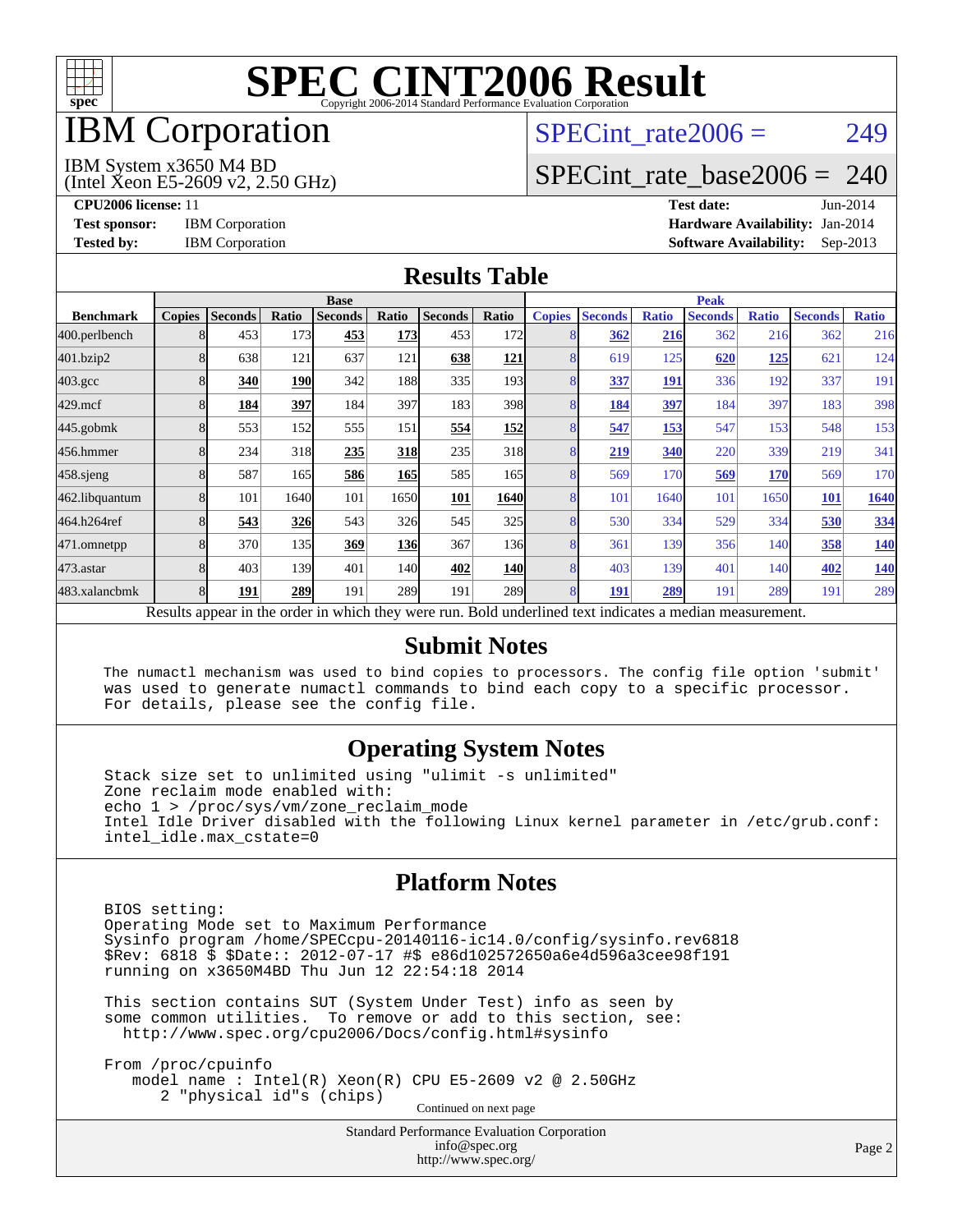

IBM Corporation

 $SPECTnt_rate2006 = 249$ 

(Intel Xeon E5-2609 v2, 2.50 GHz) IBM System x3650 M4 BD

[SPECint\\_rate\\_base2006 =](http://www.spec.org/auto/cpu2006/Docs/result-fields.html#SPECintratebase2006) 240

**[CPU2006 license:](http://www.spec.org/auto/cpu2006/Docs/result-fields.html#CPU2006license)** 11 **[Test date:](http://www.spec.org/auto/cpu2006/Docs/result-fields.html#Testdate)** Jun-2014 **[Test sponsor:](http://www.spec.org/auto/cpu2006/Docs/result-fields.html#Testsponsor)** IBM Corporation **[Hardware Availability:](http://www.spec.org/auto/cpu2006/Docs/result-fields.html#HardwareAvailability)** Jan-2014 **[Tested by:](http://www.spec.org/auto/cpu2006/Docs/result-fields.html#Testedby)** IBM Corporation **[Software Availability:](http://www.spec.org/auto/cpu2006/Docs/result-fields.html#SoftwareAvailability)** Sep-2013

#### **[Platform Notes \(Continued\)](http://www.spec.org/auto/cpu2006/Docs/result-fields.html#PlatformNotes)**

| 8 "processors"<br>cores, siblings (Caution: counting these is hw and system dependent. The<br>following excerpts from /proc/cpuinfo might not be reliable. Use with<br>caution.)<br>cpu cores : 4<br>siblings : 4<br>physical 0: cores 0 1 2 3<br>physical 1: cores 0 1 2 3<br>cache size : $10240$ KB                                                           |
|------------------------------------------------------------------------------------------------------------------------------------------------------------------------------------------------------------------------------------------------------------------------------------------------------------------------------------------------------------------|
| From /proc/meminfo<br>264615212 kB<br>MemTotal:<br>HugePages_Total:<br>0<br>Hugepagesize: 2048 kB                                                                                                                                                                                                                                                                |
| /usr/bin/lsb release -d<br>Red Hat Enterprise Linux Server release 6.4 (Santiago)                                                                                                                                                                                                                                                                                |
| From /etc/*release* /etc/*version*<br>redhat-release: Red Hat Enterprise Linux Server release 6.4 (Santiago)<br>system-release: Red Hat Enterprise Linux Server release 6.4 (Santiago)<br>system-release-cpe: cpe:/o:redhat:enterprise_linux:6server:ga:server                                                                                                   |
| uname $-a$ :<br>Linux x3650M4BD 2.6.32-358.el6.x86_64 #1 SMP Tue Jan 29 11:47:41 EST 2013<br>x86_64 x86_64 x86_64 GNU/Linux                                                                                                                                                                                                                                      |
| run-level 3 Jun 11 17:45                                                                                                                                                                                                                                                                                                                                         |
| SPEC is set to: /home/SPECcpu-20140116-ic14.0<br>Size Used Avail Use% Mounted on<br>Filesystem<br>Type<br>/dev/mapper/vg_x3650m4bd-lv_home<br>404G 67G 317G 18% / home<br>ext4                                                                                                                                                                                   |
| Additional information from dmidecode:<br>BIOS IBM -[YOE103BUS-1.10]- 02/14/2014<br>Memory:<br>16x Samsung M393B2G70QH0-CMA 16 GB 1333 MHz 2 rank                                                                                                                                                                                                                |
| (End of data from sysinfo program)                                                                                                                                                                                                                                                                                                                               |
| <b>General Notes</b>                                                                                                                                                                                                                                                                                                                                             |
| Environment variables set by runspec before the start of the run:<br>$\verb LD_LIBRARY_PATH = "/home/SPECcpu-20140116-ic14.0/libs/32://home/SPECpu-20140116-ic14.0/libs/64://home/SPECpu-20140116-ic14.0/sh=0.0140116-ic14.0/sh=0.0140116-ic14.0/sh=0.0140116-ic14.0/sh=0.0140116-ic14.0/sh=0.0140116-ic14.0/sh=0.0140116-ic14.0/sh=0.0140116-ic14.0/sh=0.01401$ |
| Binaries compiled on a system with 1x Core i7-860 CPU + 8GB                                                                                                                                                                                                                                                                                                      |

 memory using RedHat EL 6.4 Transparent Huge Pages enabled with: echo always > /sys/kernel/mm/redhat\_transparent\_hugepage/enabled Filesystem page cache cleared with:

Continued on next page

Standard Performance Evaluation Corporation [info@spec.org](mailto:info@spec.org) <http://www.spec.org/>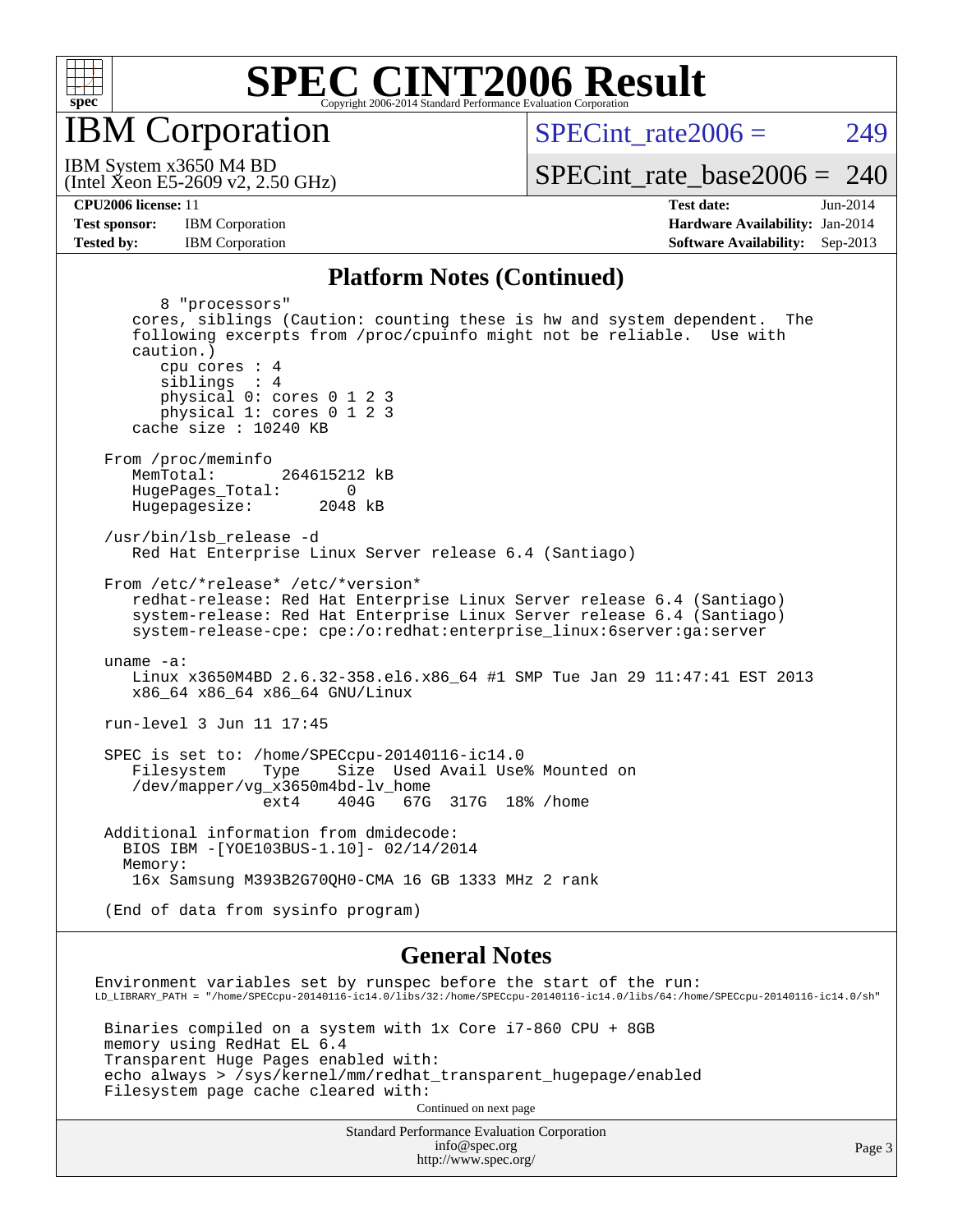

## IBM Corporation

SPECint rate $2006 = 249$ 

(Intel Xeon E5-2609 v2, 2.50 GHz) IBM System x3650 M4 BD

[SPECint\\_rate\\_base2006 =](http://www.spec.org/auto/cpu2006/Docs/result-fields.html#SPECintratebase2006) 240

**[Test sponsor:](http://www.spec.org/auto/cpu2006/Docs/result-fields.html#Testsponsor)** IBM Corporation **[Hardware Availability:](http://www.spec.org/auto/cpu2006/Docs/result-fields.html#HardwareAvailability)** Jan-2014

**[CPU2006 license:](http://www.spec.org/auto/cpu2006/Docs/result-fields.html#CPU2006license)** 11 **[Test date:](http://www.spec.org/auto/cpu2006/Docs/result-fields.html#Testdate)** Jun-2014 **[Tested by:](http://www.spec.org/auto/cpu2006/Docs/result-fields.html#Testedby)** IBM Corporation **[Software Availability:](http://www.spec.org/auto/cpu2006/Docs/result-fields.html#SoftwareAvailability)** Sep-2013

#### **[General Notes \(Continued\)](http://www.spec.org/auto/cpu2006/Docs/result-fields.html#GeneralNotes)**

 echo 1> /proc/sys/vm/drop\_caches runspec command invoked through numactl i.e.: numactl --interleave=all runspec <etc>

### **[Base Compiler Invocation](http://www.spec.org/auto/cpu2006/Docs/result-fields.html#BaseCompilerInvocation)**

[C benchmarks](http://www.spec.org/auto/cpu2006/Docs/result-fields.html#Cbenchmarks): [icc -m32](http://www.spec.org/cpu2006/results/res2014q3/cpu2006-20140617-29961.flags.html#user_CCbase_intel_icc_5ff4a39e364c98233615fdd38438c6f2)

[C++ benchmarks:](http://www.spec.org/auto/cpu2006/Docs/result-fields.html#CXXbenchmarks) [icpc -m32](http://www.spec.org/cpu2006/results/res2014q3/cpu2006-20140617-29961.flags.html#user_CXXbase_intel_icpc_4e5a5ef1a53fd332b3c49e69c3330699)

### **[Base Portability Flags](http://www.spec.org/auto/cpu2006/Docs/result-fields.html#BasePortabilityFlags)**

 400.perlbench: [-DSPEC\\_CPU\\_LINUX\\_IA32](http://www.spec.org/cpu2006/results/res2014q3/cpu2006-20140617-29961.flags.html#b400.perlbench_baseCPORTABILITY_DSPEC_CPU_LINUX_IA32) 462.libquantum: [-DSPEC\\_CPU\\_LINUX](http://www.spec.org/cpu2006/results/res2014q3/cpu2006-20140617-29961.flags.html#b462.libquantum_baseCPORTABILITY_DSPEC_CPU_LINUX) 483.xalancbmk: [-DSPEC\\_CPU\\_LINUX](http://www.spec.org/cpu2006/results/res2014q3/cpu2006-20140617-29961.flags.html#b483.xalancbmk_baseCXXPORTABILITY_DSPEC_CPU_LINUX)

## **[Base Optimization Flags](http://www.spec.org/auto/cpu2006/Docs/result-fields.html#BaseOptimizationFlags)**

[C benchmarks](http://www.spec.org/auto/cpu2006/Docs/result-fields.html#Cbenchmarks):

[-xSSE4.2](http://www.spec.org/cpu2006/results/res2014q3/cpu2006-20140617-29961.flags.html#user_CCbase_f-xSSE42_f91528193cf0b216347adb8b939d4107) [-ipo](http://www.spec.org/cpu2006/results/res2014q3/cpu2006-20140617-29961.flags.html#user_CCbase_f-ipo) [-O3](http://www.spec.org/cpu2006/results/res2014q3/cpu2006-20140617-29961.flags.html#user_CCbase_f-O3) [-no-prec-div](http://www.spec.org/cpu2006/results/res2014q3/cpu2006-20140617-29961.flags.html#user_CCbase_f-no-prec-div) [-opt-prefetch](http://www.spec.org/cpu2006/results/res2014q3/cpu2006-20140617-29961.flags.html#user_CCbase_f-opt-prefetch) [-opt-mem-layout-trans=3](http://www.spec.org/cpu2006/results/res2014q3/cpu2006-20140617-29961.flags.html#user_CCbase_f-opt-mem-layout-trans_a7b82ad4bd7abf52556d4961a2ae94d5)

[C++ benchmarks:](http://www.spec.org/auto/cpu2006/Docs/result-fields.html#CXXbenchmarks)

[-xSSE4.2](http://www.spec.org/cpu2006/results/res2014q3/cpu2006-20140617-29961.flags.html#user_CXXbase_f-xSSE42_f91528193cf0b216347adb8b939d4107) [-ipo](http://www.spec.org/cpu2006/results/res2014q3/cpu2006-20140617-29961.flags.html#user_CXXbase_f-ipo) [-O3](http://www.spec.org/cpu2006/results/res2014q3/cpu2006-20140617-29961.flags.html#user_CXXbase_f-O3) [-no-prec-div](http://www.spec.org/cpu2006/results/res2014q3/cpu2006-20140617-29961.flags.html#user_CXXbase_f-no-prec-div) [-opt-prefetch](http://www.spec.org/cpu2006/results/res2014q3/cpu2006-20140617-29961.flags.html#user_CXXbase_f-opt-prefetch) [-opt-mem-layout-trans=3](http://www.spec.org/cpu2006/results/res2014q3/cpu2006-20140617-29961.flags.html#user_CXXbase_f-opt-mem-layout-trans_a7b82ad4bd7abf52556d4961a2ae94d5) [-Wl,-z,muldefs](http://www.spec.org/cpu2006/results/res2014q3/cpu2006-20140617-29961.flags.html#user_CXXbase_link_force_multiple1_74079c344b956b9658436fd1b6dd3a8a) [-L/sh -lsmartheap](http://www.spec.org/cpu2006/results/res2014q3/cpu2006-20140617-29961.flags.html#user_CXXbase_SmartHeap_32f6c82aa1ed9c52345d30cf6e4a0499)

**[Base Other Flags](http://www.spec.org/auto/cpu2006/Docs/result-fields.html#BaseOtherFlags)**

[C benchmarks](http://www.spec.org/auto/cpu2006/Docs/result-fields.html#Cbenchmarks):

403.gcc: [-Dalloca=\\_alloca](http://www.spec.org/cpu2006/results/res2014q3/cpu2006-20140617-29961.flags.html#b403.gcc_baseEXTRA_CFLAGS_Dalloca_be3056838c12de2578596ca5467af7f3)

## **[Peak Compiler Invocation](http://www.spec.org/auto/cpu2006/Docs/result-fields.html#PeakCompilerInvocation)**

[C benchmarks \(except as noted below\)](http://www.spec.org/auto/cpu2006/Docs/result-fields.html#Cbenchmarksexceptasnotedbelow): [icc -m32](http://www.spec.org/cpu2006/results/res2014q3/cpu2006-20140617-29961.flags.html#user_CCpeak_intel_icc_5ff4a39e364c98233615fdd38438c6f2)

400.perlbench: [icc -m64](http://www.spec.org/cpu2006/results/res2014q3/cpu2006-20140617-29961.flags.html#user_peakCCLD400_perlbench_intel_icc_64bit_bda6cc9af1fdbb0edc3795bac97ada53)

401.bzip2: [icc -m64](http://www.spec.org/cpu2006/results/res2014q3/cpu2006-20140617-29961.flags.html#user_peakCCLD401_bzip2_intel_icc_64bit_bda6cc9af1fdbb0edc3795bac97ada53)

Continued on next page

Standard Performance Evaluation Corporation [info@spec.org](mailto:info@spec.org) <http://www.spec.org/>

Page 4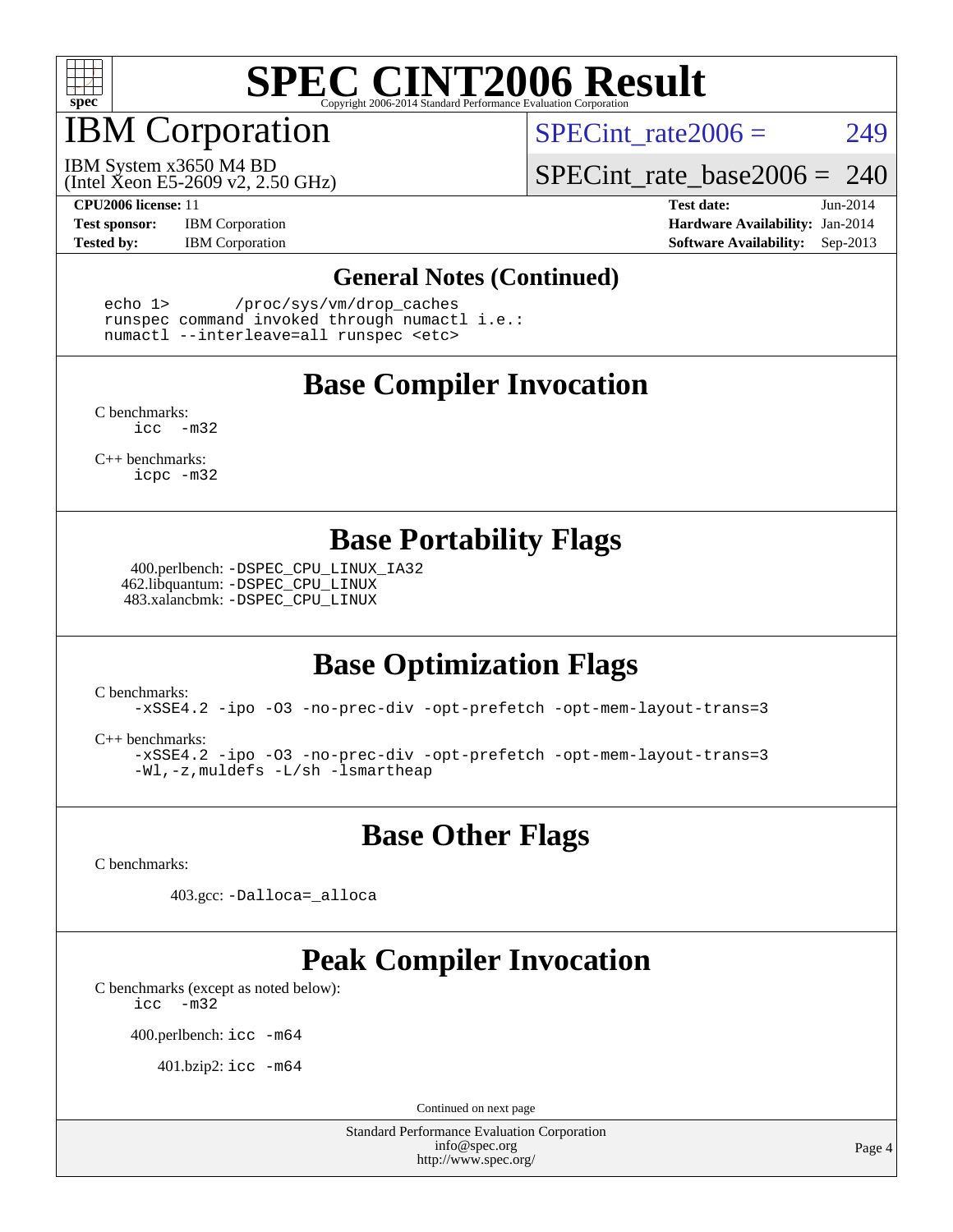

IBM Corporation

SPECint rate $2006 = 249$ 

(Intel Xeon E5-2609 v2, 2.50 GHz) IBM System x3650 M4 BD

SPECint rate base2006 =  $240$ 

**[CPU2006 license:](http://www.spec.org/auto/cpu2006/Docs/result-fields.html#CPU2006license)** 11 **[Test date:](http://www.spec.org/auto/cpu2006/Docs/result-fields.html#Testdate)** Jun-2014 **[Test sponsor:](http://www.spec.org/auto/cpu2006/Docs/result-fields.html#Testsponsor)** IBM Corporation **[Hardware Availability:](http://www.spec.org/auto/cpu2006/Docs/result-fields.html#HardwareAvailability)** Jan-2014 [Tested by:](http://www.spec.org/auto/cpu2006/Docs/result-fields.html#Testedby) IBM Corporation **[Software Availability:](http://www.spec.org/auto/cpu2006/Docs/result-fields.html#SoftwareAvailability)** Sep-2013

## **[Peak Compiler Invocation \(Continued\)](http://www.spec.org/auto/cpu2006/Docs/result-fields.html#PeakCompilerInvocation)**

456.hmmer: [icc -m64](http://www.spec.org/cpu2006/results/res2014q3/cpu2006-20140617-29961.flags.html#user_peakCCLD456_hmmer_intel_icc_64bit_bda6cc9af1fdbb0edc3795bac97ada53)

458.sjeng: [icc -m64](http://www.spec.org/cpu2006/results/res2014q3/cpu2006-20140617-29961.flags.html#user_peakCCLD458_sjeng_intel_icc_64bit_bda6cc9af1fdbb0edc3795bac97ada53)

[C++ benchmarks:](http://www.spec.org/auto/cpu2006/Docs/result-fields.html#CXXbenchmarks)

[icpc -m32](http://www.spec.org/cpu2006/results/res2014q3/cpu2006-20140617-29961.flags.html#user_CXXpeak_intel_icpc_4e5a5ef1a53fd332b3c49e69c3330699)

**[Peak Portability Flags](http://www.spec.org/auto/cpu2006/Docs/result-fields.html#PeakPortabilityFlags)**

 400.perlbench: [-DSPEC\\_CPU\\_LP64](http://www.spec.org/cpu2006/results/res2014q3/cpu2006-20140617-29961.flags.html#b400.perlbench_peakCPORTABILITY_DSPEC_CPU_LP64) [-DSPEC\\_CPU\\_LINUX\\_X64](http://www.spec.org/cpu2006/results/res2014q3/cpu2006-20140617-29961.flags.html#b400.perlbench_peakCPORTABILITY_DSPEC_CPU_LINUX_X64) 401.bzip2: [-DSPEC\\_CPU\\_LP64](http://www.spec.org/cpu2006/results/res2014q3/cpu2006-20140617-29961.flags.html#suite_peakCPORTABILITY401_bzip2_DSPEC_CPU_LP64) 456.hmmer: [-DSPEC\\_CPU\\_LP64](http://www.spec.org/cpu2006/results/res2014q3/cpu2006-20140617-29961.flags.html#suite_peakCPORTABILITY456_hmmer_DSPEC_CPU_LP64) 458.sjeng: [-DSPEC\\_CPU\\_LP64](http://www.spec.org/cpu2006/results/res2014q3/cpu2006-20140617-29961.flags.html#suite_peakCPORTABILITY458_sjeng_DSPEC_CPU_LP64) 462.libquantum: [-DSPEC\\_CPU\\_LINUX](http://www.spec.org/cpu2006/results/res2014q3/cpu2006-20140617-29961.flags.html#b462.libquantum_peakCPORTABILITY_DSPEC_CPU_LINUX) 483.xalancbmk: [-DSPEC\\_CPU\\_LINUX](http://www.spec.org/cpu2006/results/res2014q3/cpu2006-20140617-29961.flags.html#b483.xalancbmk_peakCXXPORTABILITY_DSPEC_CPU_LINUX)

## **[Peak Optimization Flags](http://www.spec.org/auto/cpu2006/Docs/result-fields.html#PeakOptimizationFlags)**

[C benchmarks](http://www.spec.org/auto/cpu2006/Docs/result-fields.html#Cbenchmarks):

Standard Performance Evaluation Corporation 400.perlbench: [-xSSE4.2](http://www.spec.org/cpu2006/results/res2014q3/cpu2006-20140617-29961.flags.html#user_peakPASS2_CFLAGSPASS2_LDCFLAGS400_perlbench_f-xSSE42_f91528193cf0b216347adb8b939d4107)(pass 2) [-prof-gen](http://www.spec.org/cpu2006/results/res2014q3/cpu2006-20140617-29961.flags.html#user_peakPASS1_CFLAGSPASS1_LDCFLAGS400_perlbench_prof_gen_e43856698f6ca7b7e442dfd80e94a8fc)(pass 1) [-ipo](http://www.spec.org/cpu2006/results/res2014q3/cpu2006-20140617-29961.flags.html#user_peakPASS2_CFLAGSPASS2_LDCFLAGS400_perlbench_f-ipo)(pass 2) [-O3](http://www.spec.org/cpu2006/results/res2014q3/cpu2006-20140617-29961.flags.html#user_peakPASS2_CFLAGSPASS2_LDCFLAGS400_perlbench_f-O3)(pass 2) [-no-prec-div](http://www.spec.org/cpu2006/results/res2014q3/cpu2006-20140617-29961.flags.html#user_peakPASS2_CFLAGSPASS2_LDCFLAGS400_perlbench_f-no-prec-div)(pass 2) [-prof-use](http://www.spec.org/cpu2006/results/res2014q3/cpu2006-20140617-29961.flags.html#user_peakPASS2_CFLAGSPASS2_LDCFLAGS400_perlbench_prof_use_bccf7792157ff70d64e32fe3e1250b55)(pass 2) [-auto-ilp32](http://www.spec.org/cpu2006/results/res2014q3/cpu2006-20140617-29961.flags.html#user_peakCOPTIMIZE400_perlbench_f-auto-ilp32) 401.bzip2: [-xSSE4.2](http://www.spec.org/cpu2006/results/res2014q3/cpu2006-20140617-29961.flags.html#user_peakPASS2_CFLAGSPASS2_LDCFLAGS401_bzip2_f-xSSE42_f91528193cf0b216347adb8b939d4107)(pass 2) [-prof-gen](http://www.spec.org/cpu2006/results/res2014q3/cpu2006-20140617-29961.flags.html#user_peakPASS1_CFLAGSPASS1_LDCFLAGS401_bzip2_prof_gen_e43856698f6ca7b7e442dfd80e94a8fc)(pass 1) [-ipo](http://www.spec.org/cpu2006/results/res2014q3/cpu2006-20140617-29961.flags.html#user_peakPASS2_CFLAGSPASS2_LDCFLAGS401_bzip2_f-ipo)(pass 2) [-O3](http://www.spec.org/cpu2006/results/res2014q3/cpu2006-20140617-29961.flags.html#user_peakPASS2_CFLAGSPASS2_LDCFLAGS401_bzip2_f-O3)(pass 2) [-no-prec-div](http://www.spec.org/cpu2006/results/res2014q3/cpu2006-20140617-29961.flags.html#user_peakPASS2_CFLAGSPASS2_LDCFLAGS401_bzip2_f-no-prec-div)(pass 2) [-prof-use](http://www.spec.org/cpu2006/results/res2014q3/cpu2006-20140617-29961.flags.html#user_peakPASS2_CFLAGSPASS2_LDCFLAGS401_bzip2_prof_use_bccf7792157ff70d64e32fe3e1250b55)(pass 2) [-opt-prefetch](http://www.spec.org/cpu2006/results/res2014q3/cpu2006-20140617-29961.flags.html#user_peakCOPTIMIZE401_bzip2_f-opt-prefetch) [-auto-ilp32](http://www.spec.org/cpu2006/results/res2014q3/cpu2006-20140617-29961.flags.html#user_peakCOPTIMIZE401_bzip2_f-auto-ilp32) [-ansi-alias](http://www.spec.org/cpu2006/results/res2014q3/cpu2006-20140617-29961.flags.html#user_peakCOPTIMIZE401_bzip2_f-ansi-alias) 403.gcc: [-xSSE4.2](http://www.spec.org/cpu2006/results/res2014q3/cpu2006-20140617-29961.flags.html#user_peakCOPTIMIZE403_gcc_f-xSSE42_f91528193cf0b216347adb8b939d4107) [-ipo](http://www.spec.org/cpu2006/results/res2014q3/cpu2006-20140617-29961.flags.html#user_peakCOPTIMIZE403_gcc_f-ipo) [-O3](http://www.spec.org/cpu2006/results/res2014q3/cpu2006-20140617-29961.flags.html#user_peakCOPTIMIZE403_gcc_f-O3) [-no-prec-div](http://www.spec.org/cpu2006/results/res2014q3/cpu2006-20140617-29961.flags.html#user_peakCOPTIMIZE403_gcc_f-no-prec-div)  $429$ .mcf: basepeak = yes 445.gobmk: [-xSSE4.2](http://www.spec.org/cpu2006/results/res2014q3/cpu2006-20140617-29961.flags.html#user_peakPASS2_CFLAGSPASS2_LDCFLAGS445_gobmk_f-xSSE42_f91528193cf0b216347adb8b939d4107)(pass 2) [-prof-gen](http://www.spec.org/cpu2006/results/res2014q3/cpu2006-20140617-29961.flags.html#user_peakPASS1_CFLAGSPASS1_LDCFLAGS445_gobmk_prof_gen_e43856698f6ca7b7e442dfd80e94a8fc)(pass 1) [-prof-use](http://www.spec.org/cpu2006/results/res2014q3/cpu2006-20140617-29961.flags.html#user_peakPASS2_CFLAGSPASS2_LDCFLAGS445_gobmk_prof_use_bccf7792157ff70d64e32fe3e1250b55)(pass 2) [-ansi-alias](http://www.spec.org/cpu2006/results/res2014q3/cpu2006-20140617-29961.flags.html#user_peakCOPTIMIZE445_gobmk_f-ansi-alias) [-opt-mem-layout-trans=3](http://www.spec.org/cpu2006/results/res2014q3/cpu2006-20140617-29961.flags.html#user_peakCOPTIMIZE445_gobmk_f-opt-mem-layout-trans_a7b82ad4bd7abf52556d4961a2ae94d5) 456.hmmer: [-xSSE4.2](http://www.spec.org/cpu2006/results/res2014q3/cpu2006-20140617-29961.flags.html#user_peakCOPTIMIZE456_hmmer_f-xSSE42_f91528193cf0b216347adb8b939d4107) [-ipo](http://www.spec.org/cpu2006/results/res2014q3/cpu2006-20140617-29961.flags.html#user_peakCOPTIMIZE456_hmmer_f-ipo) [-O3](http://www.spec.org/cpu2006/results/res2014q3/cpu2006-20140617-29961.flags.html#user_peakCOPTIMIZE456_hmmer_f-O3) [-no-prec-div](http://www.spec.org/cpu2006/results/res2014q3/cpu2006-20140617-29961.flags.html#user_peakCOPTIMIZE456_hmmer_f-no-prec-div) [-unroll2](http://www.spec.org/cpu2006/results/res2014q3/cpu2006-20140617-29961.flags.html#user_peakCOPTIMIZE456_hmmer_f-unroll_784dae83bebfb236979b41d2422d7ec2) [-auto-ilp32](http://www.spec.org/cpu2006/results/res2014q3/cpu2006-20140617-29961.flags.html#user_peakCOPTIMIZE456_hmmer_f-auto-ilp32) 458.sjeng: [-xSSE4.2](http://www.spec.org/cpu2006/results/res2014q3/cpu2006-20140617-29961.flags.html#user_peakPASS2_CFLAGSPASS2_LDCFLAGS458_sjeng_f-xSSE42_f91528193cf0b216347adb8b939d4107)(pass 2) [-prof-gen](http://www.spec.org/cpu2006/results/res2014q3/cpu2006-20140617-29961.flags.html#user_peakPASS1_CFLAGSPASS1_LDCFLAGS458_sjeng_prof_gen_e43856698f6ca7b7e442dfd80e94a8fc)(pass 1) [-ipo](http://www.spec.org/cpu2006/results/res2014q3/cpu2006-20140617-29961.flags.html#user_peakPASS2_CFLAGSPASS2_LDCFLAGS458_sjeng_f-ipo)(pass 2) [-O3](http://www.spec.org/cpu2006/results/res2014q3/cpu2006-20140617-29961.flags.html#user_peakPASS2_CFLAGSPASS2_LDCFLAGS458_sjeng_f-O3)(pass 2) [-no-prec-div](http://www.spec.org/cpu2006/results/res2014q3/cpu2006-20140617-29961.flags.html#user_peakPASS2_CFLAGSPASS2_LDCFLAGS458_sjeng_f-no-prec-div)(pass 2) [-prof-use](http://www.spec.org/cpu2006/results/res2014q3/cpu2006-20140617-29961.flags.html#user_peakPASS2_CFLAGSPASS2_LDCFLAGS458_sjeng_prof_use_bccf7792157ff70d64e32fe3e1250b55)(pass 2) [-unroll4](http://www.spec.org/cpu2006/results/res2014q3/cpu2006-20140617-29961.flags.html#user_peakCOPTIMIZE458_sjeng_f-unroll_4e5e4ed65b7fd20bdcd365bec371b81f) [-auto-ilp32](http://www.spec.org/cpu2006/results/res2014q3/cpu2006-20140617-29961.flags.html#user_peakCOPTIMIZE458_sjeng_f-auto-ilp32)  $462$ .libquantum: basepeak = yes 464.h264ref: [-xSSE4.2](http://www.spec.org/cpu2006/results/res2014q3/cpu2006-20140617-29961.flags.html#user_peakPASS2_CFLAGSPASS2_LDCFLAGS464_h264ref_f-xSSE42_f91528193cf0b216347adb8b939d4107)(pass 2) [-prof-gen](http://www.spec.org/cpu2006/results/res2014q3/cpu2006-20140617-29961.flags.html#user_peakPASS1_CFLAGSPASS1_LDCFLAGS464_h264ref_prof_gen_e43856698f6ca7b7e442dfd80e94a8fc)(pass 1) [-ipo](http://www.spec.org/cpu2006/results/res2014q3/cpu2006-20140617-29961.flags.html#user_peakPASS2_CFLAGSPASS2_LDCFLAGS464_h264ref_f-ipo)(pass 2) [-O3](http://www.spec.org/cpu2006/results/res2014q3/cpu2006-20140617-29961.flags.html#user_peakPASS2_CFLAGSPASS2_LDCFLAGS464_h264ref_f-O3)(pass 2) [-no-prec-div](http://www.spec.org/cpu2006/results/res2014q3/cpu2006-20140617-29961.flags.html#user_peakPASS2_CFLAGSPASS2_LDCFLAGS464_h264ref_f-no-prec-div)(pass 2) [-prof-use](http://www.spec.org/cpu2006/results/res2014q3/cpu2006-20140617-29961.flags.html#user_peakPASS2_CFLAGSPASS2_LDCFLAGS464_h264ref_prof_use_bccf7792157ff70d64e32fe3e1250b55)(pass 2) [-unroll2](http://www.spec.org/cpu2006/results/res2014q3/cpu2006-20140617-29961.flags.html#user_peakCOPTIMIZE464_h264ref_f-unroll_784dae83bebfb236979b41d2422d7ec2) [-ansi-alias](http://www.spec.org/cpu2006/results/res2014q3/cpu2006-20140617-29961.flags.html#user_peakCOPTIMIZE464_h264ref_f-ansi-alias) Continued on next page

[info@spec.org](mailto:info@spec.org) <http://www.spec.org/>